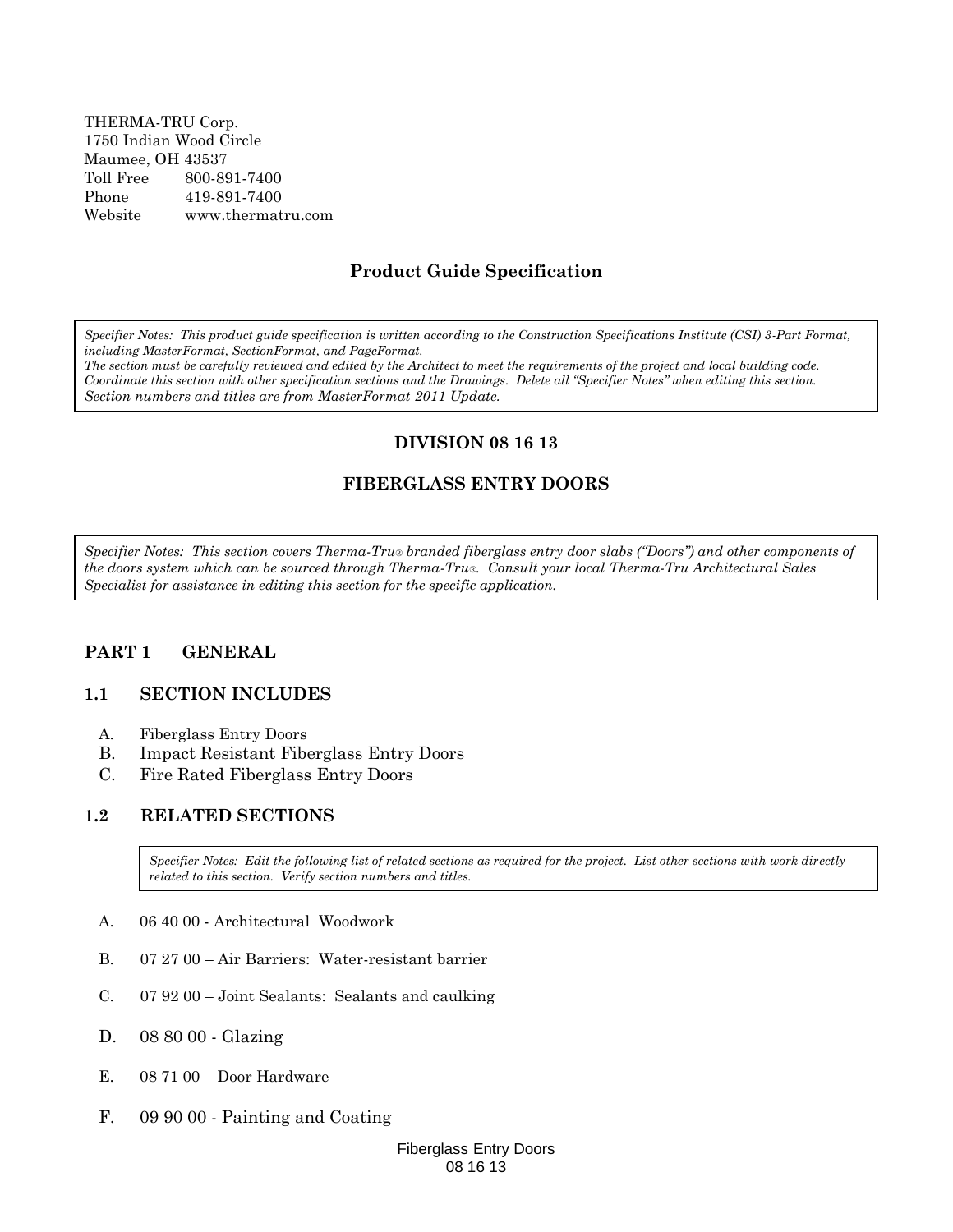## **1.3 REFERENCES**

*Specifier Notes: Standards listed by reference including revisions by issuing authority. This article does not require compliance with standards, but is merely a listing of those that may be used.*

- A. American Society for Testing and Materials (ASTM):
	- 1. ASTM E 90 Standard Test Method for Laboratory Measurement of Airborne Sound Transmission Loss of Building Partitions.
	- 2. ASTM E 283 Rate of Air Leakage Through Exterior Windows, Curtain Walls and Doors Under Specified Pressure Difference Across the Specimen.
	- 3. ASTM E 330 Structural Performance of Exterior Windows, Doors, Skylights and Curtain Walls by Uniform Static Air Pressure Difference.
	- 4. ASTM E 331 Water Penetration of Exterior Windows, Skylights, Doors, and Curtain Walls by Uniform Static Air Pressure Difference.
	- 5. ASTM E 413 Classification for Rating Sound Insulation (STC).
	- 6. ASTM E 547 Standard Test Method for Water Penetration of Exterior Windows, Skylights, Doors, and Curtain Walls by Cyclic Static Air Pressure Difference.
	- 7. ASTM E 1300 Standard Practice for Determining Load Resistance of Glass in Buildings.
	- 8. ASTM E 1332 Standard Classification for Determination of Outdoor-Indoor Transmission Class.
	- 9. ASTM E 1886 Standard Test Method for Performance of Exterior Windows, Curtain Walls, Doors, and Impact Protective Systems Impacted by Missiles and Exposed to Cyclic Pressure Differentials.
	- 10. ASTM E 1996 Standard Specification for Performance of Exterior Windows, Curtain Walls, Doors, and Impact Protective Systems Impacted by Windborne Debris in Hurricanes.
	- 11. ASTM E 2235 Standard Test Method for Determination of Decay Rates for Use in Sound Insulation Test Methods.
- B. California Reference Standard Code:
	- 1. CA SFM 12-7A-1 Materials and Construction Methods for Exterior Wildfire Exposure.
- C. Canadian Standard:
	- 1. CAN4-S104 Standard Method for Fire Tests of Door Assemblies.
- D. Environmental Protection Agency and Department of Energy:
	- 1. Energy Star Program Requirements Product Specification for Residential Windows, Doors, and Skylights.
- E. Code of Federal Regulations:
	- 1. CFR 1201 Part 2 Safety Standard for Architectural Glazing Materials.
- F. Florida High Velocity Hurricane Zone (HVHZ) Testing Application Standards:
	- 1. TAS 201 Impact Test Procedures.
	- 2. TAS 202 Criteria for Testing Impact and Non-Impact Resistant Building Envelope Components Using Uniform Static Air Pressure.
	- 3. TAS 203 Criteria for Testing Products Subject to Cyclic Wind Pressure Loading.
- G. National Accreditation & Management Institute (NAMI)
- H. National Fenestration Rating Council
	- 1. NFRC 100 Procedure for Determining Fenestration Product U-Factors.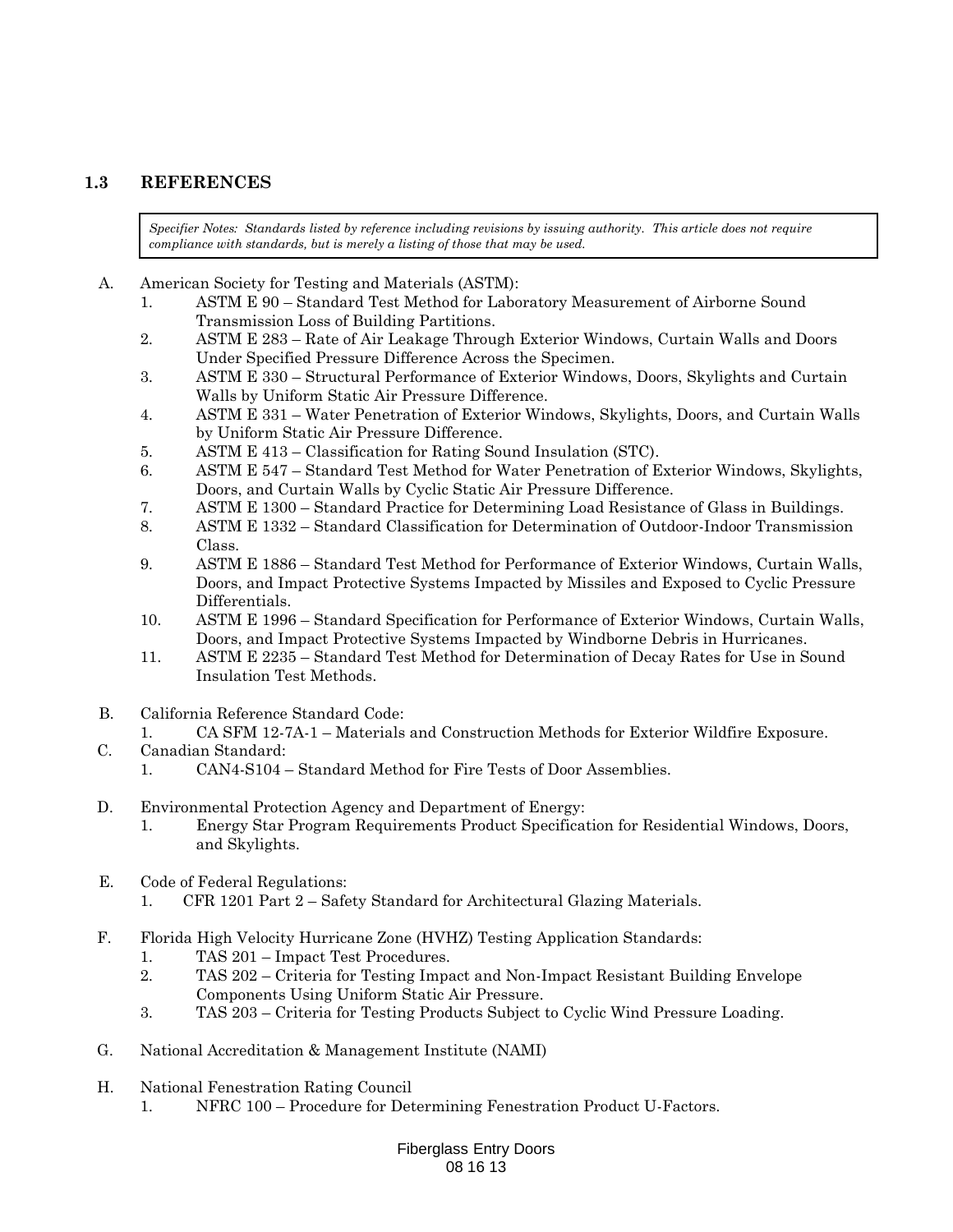- 2. NFRC 200 Procedure for Determining Fenestration Product Solar Heat Gain Coefficient and Visible Transmittance (VT) at Normal Incidence.
- 3. NFRC 400 Procedure for Determining Fenestration Product Air Leakage.
- I. National Fire Protection Association
	- 1. NFPA 252 Standard Methods of Fire Tests of Door Assemblies
- J. Underwriters Laboratory
	- 1. UL 10B Standard for Fire Testing Door Assemblies.
	- 2. UL 10C Standard for Positive Pressure Fire Tests of Door Assemblies.

## **1.4 PERFORMANCE REQUIREMENTS**

*Specifier Notes: Performance ratings for doors vary by product, configuration, and size. Current performance information is found at www.thermatru.com. Consult your local Therma-Tru Architectural Sales Specialist for more information. Delete the following performance requirements if not required.*

- A. Doors shall have a structural design pressure rating of DP [  $\_\_$  ].
- B. Doors shall have an impact design pressure rating of DP [  $\_\_$  ].
- C. Door Unit Air Leakage, NFRC 400, 1.57 psf (25 mph): 0.50 cfm per square foot of frame or less.
- D. Door Unit Water Penetration: No water penetration through door unit when tested in accordance with ASTM E 331or ASTM E 547 with water applied at rate of 5 gallons per hour per square foot at 0 psf.
- E. Doors shall have a minimum STC rating of [\_\_] or a minimum OITC rating of [\_\_].
- F. Doors shall have a positive pressure certified fire door rating of  $[\_\]$  minutes.
- G. Doors shall have a minimum/maximum U-Value of  $[\_\_]$  and a minimum/maximum SHGC of  $[\_\_]$
- H. Doors shall qualify for Energy Star Rating.

#### **1.5 SUBMITTALS**

- A. Refer to Division 01 33 00 Submittal Procedures [Insert division number and title].
- B. Product Data: Submit door manufacturer current product literature, including installation instructions.
- C. Shop Drawings: Submit manufacturer's shop drawings, indicating dimensions, construction, component connections, anchorage methods and locations, accessories, hardware locations, and installation details.
- D. Samples: Submit full-size or partial full-size verification sample of door illustrating glazing system, quality of construction, texture, and color of finish.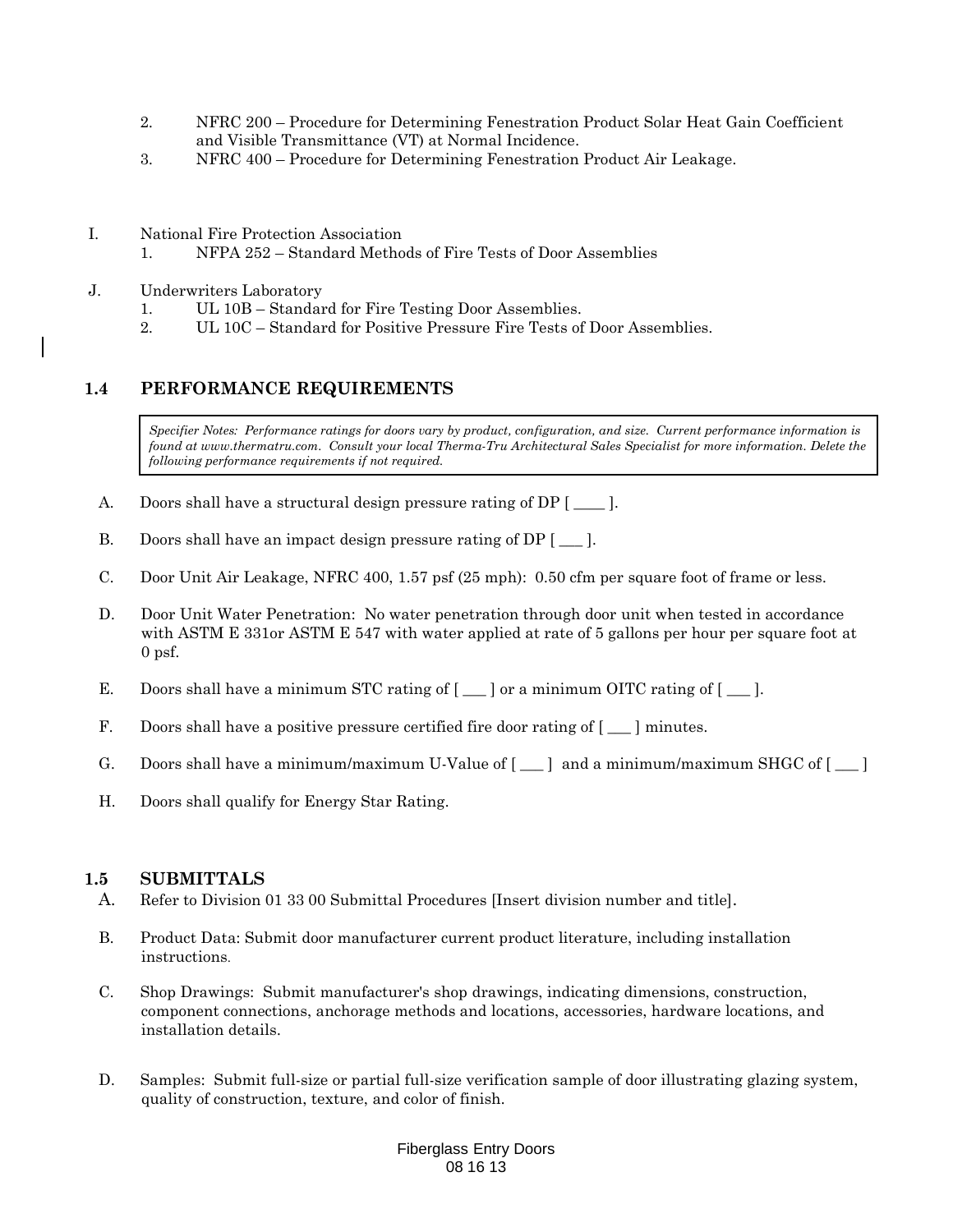# **1.6 QUALITY ASSURANCE**

- A. Mockup:
	- 1. Provide sample unit of representative product size and using manufacturer approved installation methods to determine acceptability of door installation methods. Comply with Division 01 43 39 Quality Assurance
	- 2. Approved mockup shall represent minimum quality required for the Work.
	- 3. Approved mockup shall [not] remain in place within the Work.
- C. Quality Assurance Submittals:
	- 1. Provide documentation for specified performance as required.
	- 2. Manufacturers' installation instructions.
- D. Manufacturer Qualifications: Manufacturer shall have successful experience in producing the type of product required for project applications equivalent to the requirements for this project.

*Specifier notes: Therma-Tru manufactures fiberglass door slabs and related components and sources them to distributor and dealer*  fabricators for system assembly. Fabricators will have successful experience in producing the type of product required equivalent to *the project requirements.*

- E. Installer Qualifications:
	- 1. [Optional: Installer holds current credential as a NAMI Certified Installer of Therma-Tru Side Hinged Door Installations and as a Therma-Tru® Certified Installer.]

# **1.7 DELIVERY, STORAGE, AND HANDLING**

- A. Refer to Division 01 60 00 Product Requirements.
- B. Delivery: Deliver materials to site undamaged with labels clearly identifying manufacturer, product name, and installation instructions
- C. Storage: Store materials in an upright position, off ground, under cover, and protected from weather, direct sunlight, and construction activities.
- D. Handling: protect materials and finish during handling and installation to prevent damage.

## **1.8 WARRANTY**

- A. Refer to Division 01 78 36 Warranties
- B. Therma-Tru® standard limited warranty for fiberglass Therma-Tru® Door Product and genuine Therma-Tru® components, including rot-resistant frames, mullions, and brickmould sourced from Therma-Tru (excluding primed pine door frames and oak door

```
Fiberglass Entry Doors
08 16 13
```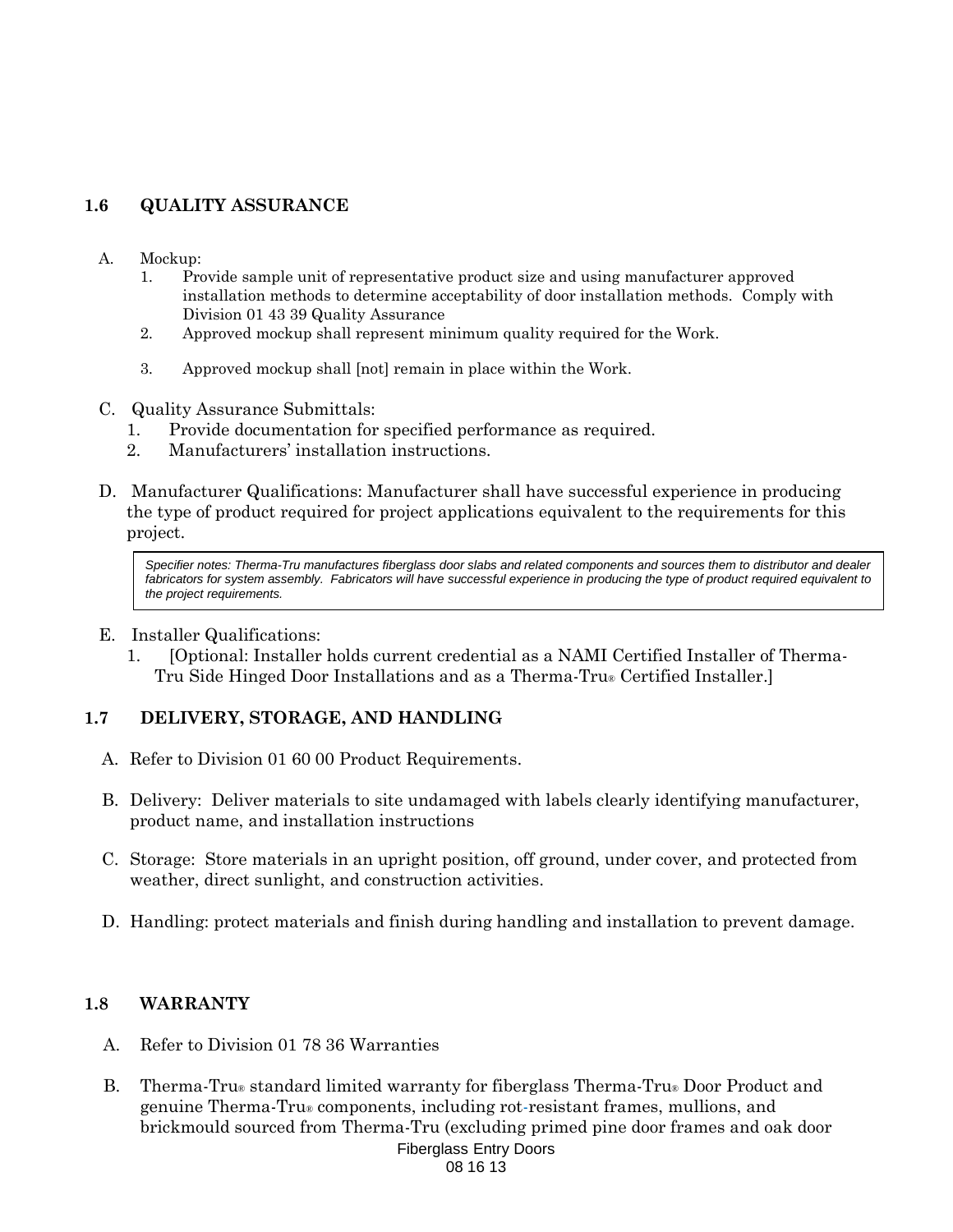frames, and non-rot resistant mullions and brickmould) used in commercial and multiresidential projects will be free from material and workmanship defects for a period of three years subject to certain limitations and restrictions. For complete details and current warranty information go to [www.thermatru.com.](http://www.thermatru.com/)

# **PART 2 PRODUCTS**

# **2.1 MANUFACTURER**

- A. Basis of design: Therma-Tru Corp. 1750 Indian Wood Circle Maumee, OH 43537 (419) 891-7400 (800) 843-7628 [www.thermatru.com](http://www.thermatru.com/) Contact: Rod Clark 458-206-8532 rclark@thermatru.com
- B. Substitutions: Not permitted
- C. Requests for substitutions will be considered in accordance with provisions of Division 01 60 00.

## **2.2 FIBERGLASS ENTRY DOORS**

- A. Fiberglass Entry Doors: All fiberglass doors manufactured by Therma-Tru®. Specification is for complete entry systems with components manufactured by Therma-Tru® and assembled by independent fabricators.
	- 1. Select [Classic -Craft®], [Fiber-Classic]®, [Smooth-Star®], [20 Min Fire Door]
	- 2. Construction:
		- a. Classic-Craft®

3/32" minimum thickness proprietary fiberglass reinforced thermoset composite, "AccuGrain" textured to duplicate hand-crafted hardwood master or smooth surface. Door edges are machinable kiln-dried hardwood, flush and square with door faces, lock edge reinforced with full-length integrated 3-1/2-inch wide engineered lumber core. Door bottom edge is moisture- and decay-resistant composite. Core is foamedin-place polyurethane, with a minimum density of 1.9 pcf.

b. Fiber-Classic®

 1/16-inch minimum thickness, proprietary fiberglass-reinforced thermoset composite, wood-grained in natural hardwood patterns, stainable and paintable.

> Fiberglass Entry Doors 08 16 13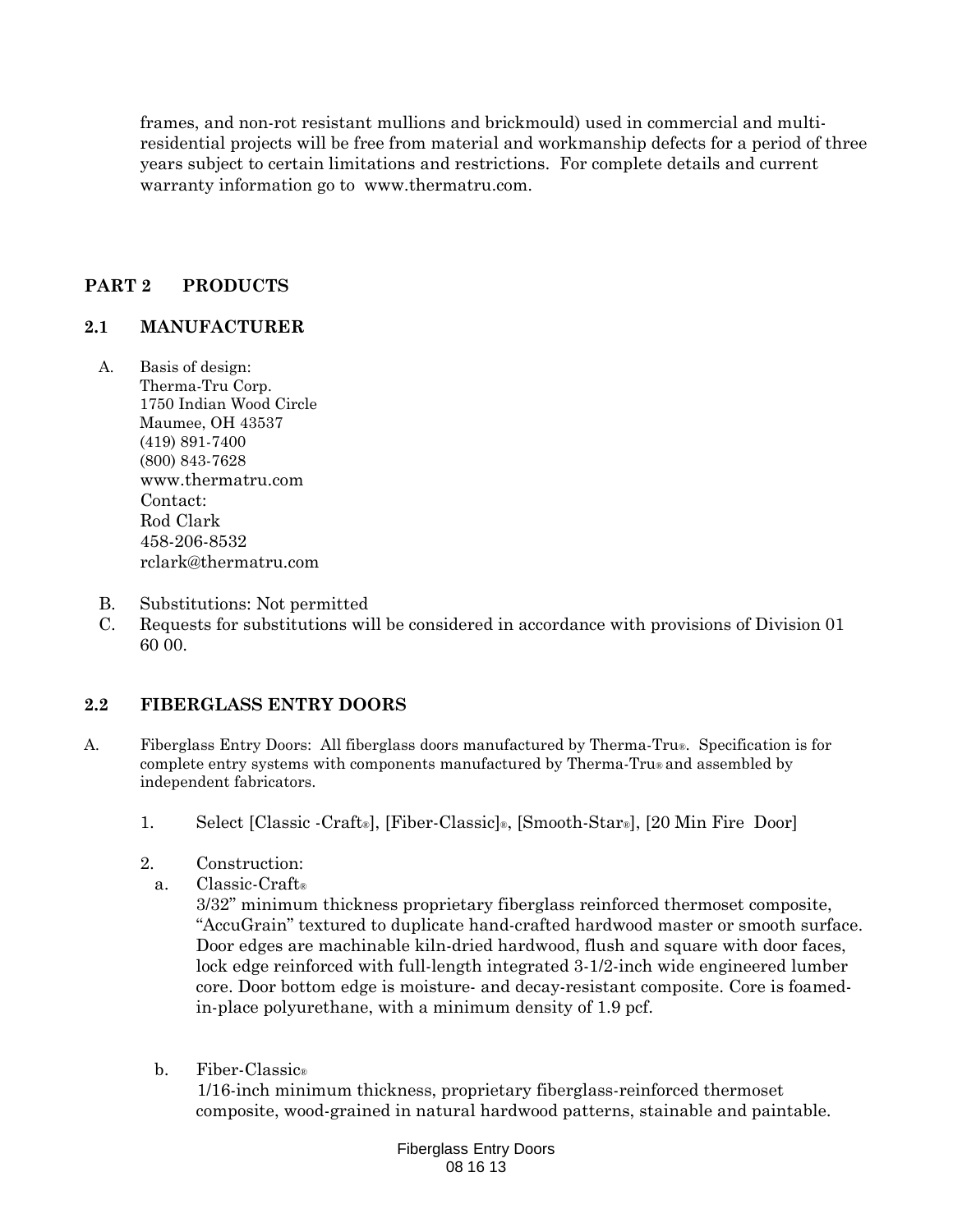Door edges are machinable kiln-dried pine, primed, lock edge reinforced with engineered lumber core, lockset area reinforced with solid blocking for hardware backup. Door bottom edge is moisture- and decay-resistant composite. Core is foamed-in-place polyurethane, density 1.9 pcf minimum.

c. Smooth Star®

1/16-inch minimum thickness, proprietary fiberglass-reinforced thermoset composite, surface lightly textured. Door edges are machinable kiln-dried pine, primed, lock edge reinforced with engineered lumber core, lockset area reinforced with solid blocking for hardware backup. Door bottom edge is moisture- and decayresistant composite. Core is foamed-in-place polyurethane, density 1.9 pcf minimum.

## 3. Door Style

| a. Classic-Craft |
|------------------|
|------------------|

| 1. American Collection: Enter Style Number [ |  |
|----------------------------------------------|--|
| 2. Mahogany Collection: Enter Style Number [ |  |
| 3. Rustic Collection: Enter Style Number [   |  |
| 4. Oak Collection: Enter Style Number [      |  |
| 5. Canvas Collection: Enter Style Number [   |  |
| b. Fiber-Classic®                            |  |
| 1. Mahogany Collection: Enter Style Number [ |  |
| 2. Oak Collection: Enter Style Number [      |  |

## c. Smooth-Star®

- 1. Enter Style Number [ ].
- B. Frames: Provided and assembled by third party fabricators to exacting specifications from Therma-Tru to help maximize system performance. Therma-Tru® strongly recommends the use of rotresistant frames, mullions, and brickmould sourced from Therma-Tru, however, the use of a non Therma-Tru® frame system (or a Therma-Tru Primed Pine Frame or Therma-Tru Oak Frame) will not automatically void the entire limited warranty. Refer to 1.8.B for clarification.
	- 1. Milled from 5/4 kiln-dried material with profiled  $\frac{1}{2}$  stop and 6 degree sill gain prep.
	- 2. Jamb Width [Standard 4 9/16"] Optional: [5 ¼"] [6 9/16"]
	- 3. Rot Resistant frames, mullions, and brickmould sourced through Therma-Tru.
- C. Sills
	- 1. Inswing: [Composite Adjustable] [Hardwood Adjustable] [Basic Fixed] [Basic Composite Adjustable] [Moderate Climate]
	- 2. Outswing: [Composite Outswing] [Aluminum with Thermal Break] [Aluminum No Thermal Break][Coastal]
	- 3. Other:[Public Access Sill]
	- 4. Finish: [Mill] [Bronze] [Brass] [Satin nickel]

# **2.3 HARDWARE**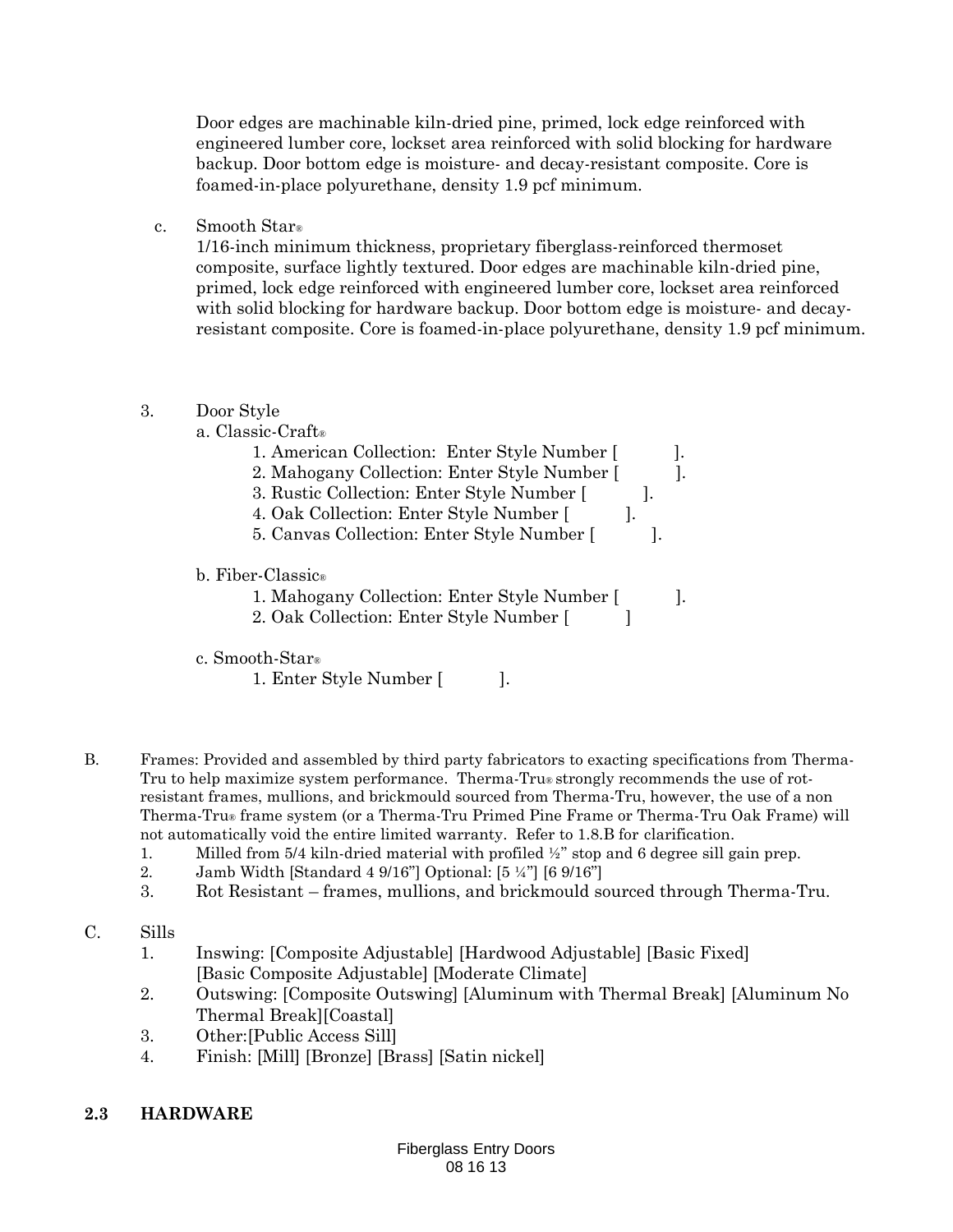*Specifier Notes: Fiberglass entry doors are available with optional Therma-Tru factory installed multi-point lock; prepped for standard locking hardware; or no bore.* 

- A. Hinges: Steel, [optional ball bearing] 4 x 4 x 0.098 inches finished to match hardware, plated screws to match
	- 1. Finish: [US4, Zinc dichromate] [US3, bright brass] [US5, antique brass] [US15, brushed nickel] [US17A, black nickel] [US15A, antique nickel] [US26, polished chrome] [US10B, oil rubbed bronze] [US32D stainless steel]

*Specifier Notes: Multi-point locking system is optional. Delete if not required.*

- B. Locking Hardware:
	- 1. Multi-point lock system includes stainless steel face plate.
	- 2. Multi-point lock system handle set hardware: [Heirloom] [Venture] [Millennium] [Ara] [Decade]
	- 3. Finish: [US3, bright brass] [US5, antique brass] [US15, brushed nickel] [US17A, black nickel] [US15A, antique nickel] [US26, polished chrome] [US10B, oil rubbed bronze] [BY, white]

*Specifier Notes: Decorative and specialty glass is standard and included with the select model numbers.*

#### 2.**4 GLAZING**

- 1. Therma-Tru factory glazed with [double-pane] or [triple-pane] construction.
- 2. [Decorative] [Specialty] designated by door model number.
- 3. Privacy glass: [Chord] [Rain] [Chinchilla] [Granite]

## **2.5 INSTALLATION ACCESSORIES**

- A. Sill pan
- B. Corner seal pad
- C. Rain deflector
- D. Rain Guard

## **PART 3 EXECUTION**

#### **3.1 EXAMINATION**

A. Examine areas to receive doors. Notify Architect in writing any unacceptable conditions that would adversely affect installation or subsequent performance of the product. Do not proceed with installation until unsatisfactory conditions are corrected.

## **3.2 INSTALLATION**